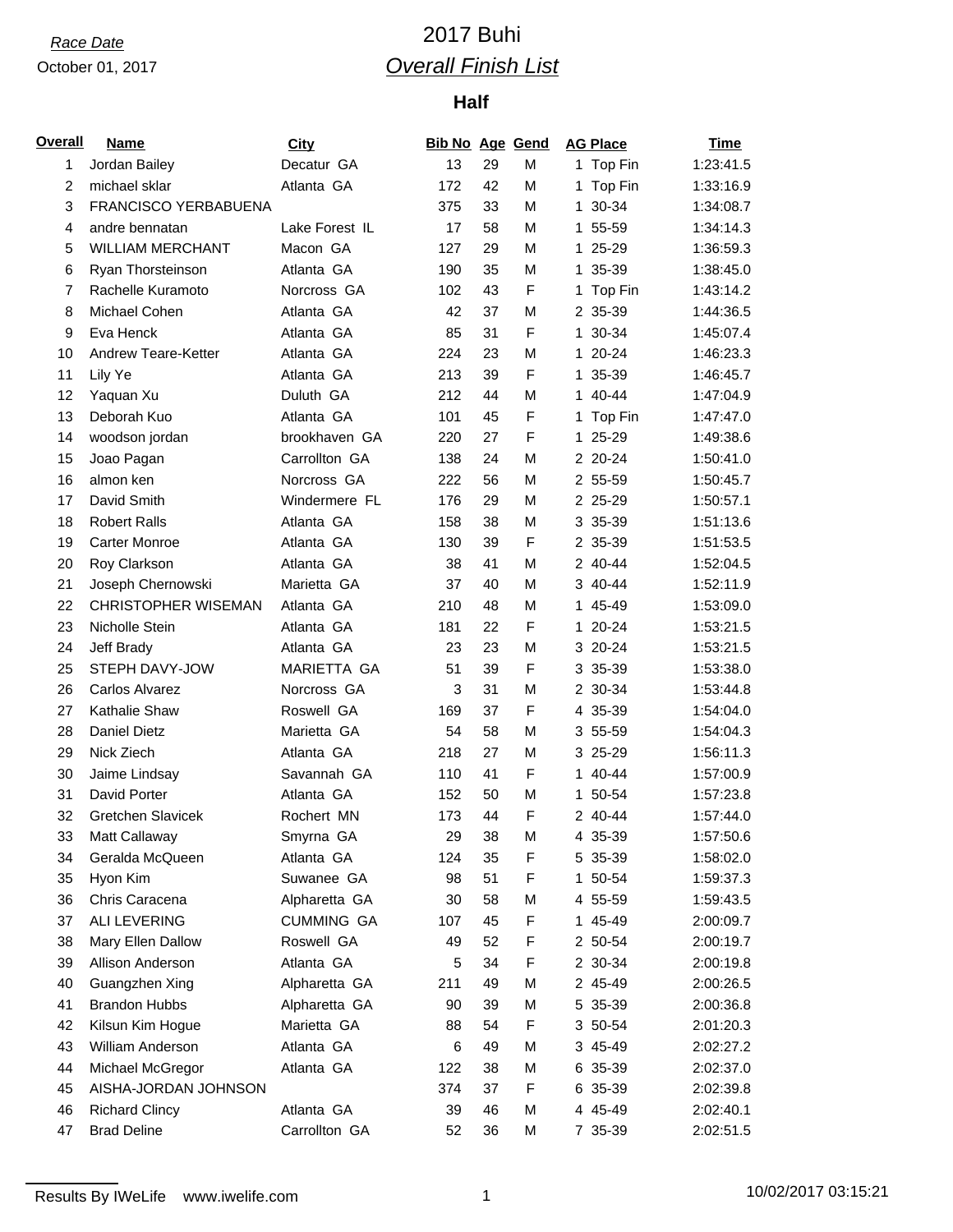# *Race Date* 2017 Buhi *Overall Finish List*

| <u>Overall</u> | <b>Name</b>             | <b>City</b>       | <b>Bib No Age Gend</b> |    |   | <b>AG Place</b> | <b>Time</b> |
|----------------|-------------------------|-------------------|------------------------|----|---|-----------------|-------------|
| 48             | Susie crisler           | Atlanta GA        | 46                     | 50 | F | 4 50-54         | 2:03:05.8   |
| 49             | Kevin Leung             | Atlanta GA        | 106                    | 42 | M | 4 40-44         | 2:03:06.6   |
| 50             | Paul Korel              | Atlanta GA        | 100                    | 43 | M | 5 40-44         | 2:03:22.2   |
| 51             | Juan Carlos Elizarraras | Woodstock GA      | 66                     | 43 | M | 6 40-44         | 2:03:27.9   |
| 52             | <b>Bruce Newkirk</b>    | Alpharetta GA     | 135                    | 63 | M | 1 60-64         | 2:04:15.9   |
| 53             | Jennifer Dixon          | Smyrna GA         | 56                     | 37 | F | 7 35-39         | 2:04:17.5   |
| 54             | nathaniel chandler      | Sandy Springs GA  | 221                    | 30 | M | 3 30-34         | 2:04:18.2   |
| 55             | Madeline McGee          | Snellville GA     | 121                    | 18 | F | 1 15-19         | 2:04:25.4   |
| 56             | <b>Frank McDonald</b>   | Tucker GA         | 119                    | 55 | M | 5 55-59         | 2:04:35.7   |
| 57             | Fernando Garcia         | Cumming GA        | 71                     | 50 | M | 2 50-54         | 2:05:14.0   |
| 58             | Craig McGee             | Snellville GA     | 120                    | 42 | M | 7 40-44         | 2:05:34.6   |
| 59             | <b>Lindley Parris</b>   | Atlanta GA        | 144                    | 33 | F | 3 30-34         | 2:05:39.1   |
| 60             | <b>Chad Sickels</b>     | Roswell GA        | 171                    | 42 | M | 8 40-44         | 2:05:51.6   |
| 61             | Kimberly Tuttle         | Atlanta GA        | 195                    | 40 | F | 3 40-44         | 2:06:00.1   |
| 62             | Evelyn Hernandez        | Doraville GA      | 86                     | 25 | F | 2 25-29         | 2:06:00.6   |
| 63             | Liza Duncan             | Roswell GA        | 60                     | 33 | F | 4 30-34         | 2:06:08.2   |
| 64             | Meg Brooks              | Atlanta GA        | 26                     | 36 | F | 8 35-39         | 2:06:40.1   |
| 65             | Doug Brooks             | Atlanta GA        | 25                     | 45 | M | 5 45-49         | 2:06:40.7   |
| 66             | <b>Batya Smith</b>      | Atlanta GA        | 175                    | 39 | F | 9 35-39         | 2:06:45.4   |
| 67             | Sabu Purushothaman      | Saint Louis MO    | 155                    | 43 | M | 9 40-44         | 2:06:54.0   |
| 68             | Caitlin Conn            | Chamblee GA       | 44                     | 28 | F | 3 25-29         | 2:07:02.8   |
| 69             | karen cunliffe          | Atlanta GA        | 48                     | 59 | F | 1 55-59         | 2:07:12.8   |
| 70             | <b>VICTOR TENORIO</b>   | Atlanta GA        | 189                    | 26 | М | 4 25-29         | 2:07:17.0   |
| 71             | <b>LINDSAY Yonker</b>   | Marietta GA       | 214                    | 41 | F | 4 40-44         | 2:07:19.5   |
| 72             | Arlene Nichols saffian  | Rocky River OH    | 136                    | 49 | F | 2 45-49         | 2:07:27.6   |
| 73             | Mary Jane Lizzio        | Atlanta GA        | 113                    | 31 | F | 5 30-34         | 2:07:58.2   |
| 74             | <b>MYRIAM F</b>         |                   | 225                    | 33 | F | 6 30-34         | 2:08:01.2   |
| 75             | Daniel Strevel          | Marietta GA       | 184                    | 22 | M | 4 20-24         | 2:08:43.3   |
| 76             | Carl Line               | Lithonia GA       | 111                    | 57 | M | 6 55-59         | 2:08:45.4   |
| 77             | Adam Parker             | Decatur GA        | 141                    | 36 | M | 8 35-39         | 2:09:35.5   |
| 78             | Marcus Lennon           | Atlanta GA        | 104                    | 40 | М | 10 40-44        | 2:09:35.6   |
| 79             | Sarah Blazek            | Roswell GA        | 20                     | 34 | F | 7 30-34         | 2:09:53.5   |
| 80             | Lauren Pinion           | Atlanta GA        | 151                    | 23 | F | 2 20-24         | 2:10:03.2   |
| 81             | <b>STACEY BONETH</b>    |                   | 373                    | 33 | F | 8 30-34         | 2:10:14.0   |
| 82             | ROBERTO Jimenez         | Atlanta GA        | 93                     | 63 | M | 2 60-64         | 2:10:26.4   |
| 83             | Ron Tolliver            | Smyrna GA         | 192                    | 54 | М | 3 50-54         | 2:10:59.6   |
| 84             | deana baptiste          | Atlanta GA        | 14                     | 43 | F | 5 40-44         | 2:11:30.2   |
| 85             | Paul Dunn               | Atlanta GA        | 61                     | 42 | M | 11 40-44        | 2:11:36.7   |
| 86             | Ashley Coleman          | Decatur GA        | 43                     | 32 | F | 9 30-34         | 2:11:48.4   |
| 87             | Kaniraj Shenbaga        | Dunwoody GA       | 170                    | 71 | M | 1 70-99         | 2:11:55.9   |
| 88             | Claudio Larumbe         | Decatur GA        | 103                    | 56 | M | 7 55-59         | 2:11:59.4   |
| 89             | Noe Quiterio            | Lawrenceville GA  | 157                    | 52 | М | 4 50-54         | 2:12:09.7   |
| 90             | <b>Corine Parker</b>    | Decatur GA        | 142                    | 37 | F | 10 35-39        | 2:12:09.8   |
| 91             | Michelle Franklin       | Monroe GA         | 69                     | 38 | F | 11 35-39        | 2:12:43.9   |
| 92             | Maki Metzger            | Powder Springs GA | 128                    | 42 | F | 6 40-44         | 2:13:15.8   |
| 93             | David Grudzien          | Lawrenceville GA  | 79                     | 59 | M | 8 55-59         | 2:13:16.4   |
| 94             | <b>Adel Erdaty</b>      | Maineville OH     | 67                     | 47 | М | 6 45-49         | 2:13:39.8   |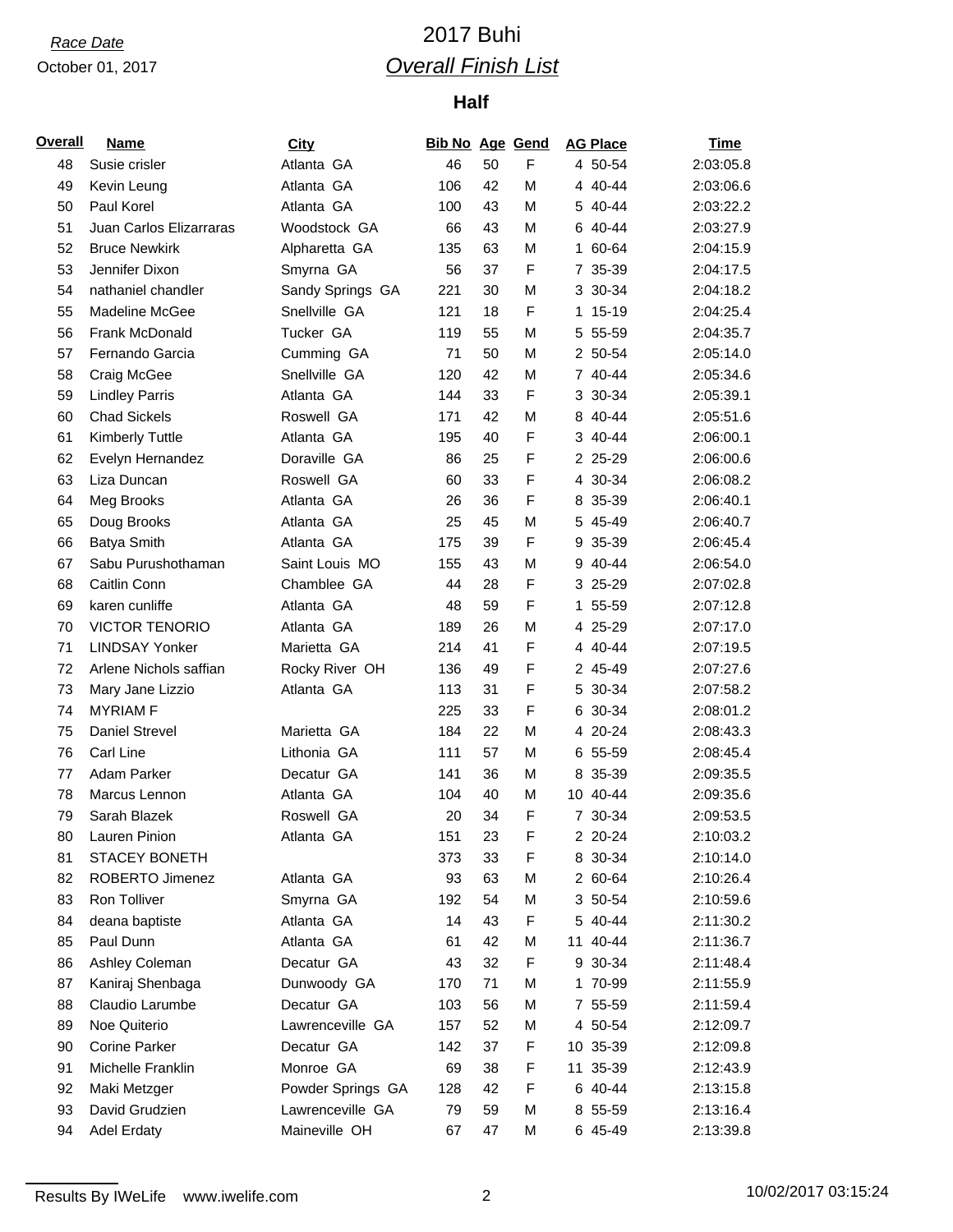# *Race Date* 2017 Buhi *Overall Finish List*

| <b>Overall</b> | <b>Name</b>                       | <b>City</b>         | <b>Bib No Age Gend</b> |    |        | <b>AG Place</b>     | <b>Time</b> |
|----------------|-----------------------------------|---------------------|------------------------|----|--------|---------------------|-------------|
| 95             | Andrew Stochel                    | Lawrenceville GA    | 182                    | 38 | M      | 9 35-39             | 2:13:42.5   |
| 96             | Yvonne Douglas                    | Atlanta GA          | 58                     | 39 | F      | 12 35-39            | 2:13:54.8   |
| 97             | <b>Brandy Tinkler</b>             | Marietta GA         | 191                    | 46 | F      | 3 45-49             | 2:14:17.5   |
| 98             | Jill Danieli                      | Atlanta GA          | 50                     | 48 | F      | 4 45-49             | 2:14:27.9   |
| 99             | Chiamaka Obianyor                 | Atlanta GA          | 137                    | 22 | F      | 3 20-24             | 2:14:47.2   |
| 100            | Sophia Ramirez                    | Marietta GA         | 159                    | 20 | F      | 4 20-24             | 2:15:13.1   |
| 101            | <b>Brady Ratchford</b>            | Norcross GA         | 162                    | 31 | M      | 4 30-34             | 2:15:14.5   |
| 102            | Andrea Vicuna                     | Lawrenceville GA    | 198                    | 24 | F      | 5 20-24             | 2:16:08.2   |
| 103            | Maria Alvarez                     | Doraville GA        | $\overline{4}$         | 44 | F      | 7 40-44             | 2:16:17.7   |
| 104            | Matthew Watson                    | Cumming GA          | 203                    | 53 | M      | 5 50-54             | 2:16:33.6   |
| 105            | <b>Charlotte Pelz</b>             | Atlanta GA          | 146                    | 40 | F      | 8 40-44             | 2:16:58.8   |
| 106            | Josh Carroll                      | Atlanta GA          | 33                     | 45 | M      | 7 45-49             | 2:17:08.7   |
| 107            | Daphne Carroll                    | Atlanta GA          | 32                     | 42 | F      | 9 40-44             | 2:17:09.6   |
| 108            | Lauren Van Der Sluys              | Snellville GA       | 196                    | 30 | F      | 10 30-34            | 2:17:20.0   |
| 109            | Marie Athaide                     | Atlanta GA          | 9                      | 23 | F      | 6 20-24             | 2:17:36.4   |
| 110            | Pete Wages                        | Atlanta GA          | 199                    | 37 | M      | 10 35-39            | 2:17:47.9   |
| 111            | <b>Ron Dwinnells</b>              | Youngstown OH       | 62                     | 62 | M      | 3 60-64             | 2:17:53.7   |
| 112            | ALONZO BURJA                      |                     | 377                    | 48 | M      | 8 45-49             | 2:18:23.8   |
| 113            | Lindy Liu                         | Tucker GA           | 112                    | 37 | F      | 13 35-39            | 2:18:40.6   |
| 114            | simkim suzanne                    | Atlanta GA          | 219                    | 55 | F      | 2 55-59             | 2:18:45.7   |
| 115            | <b>Brian Harvey</b>               | Duluth GA           | 84                     | 45 | M      | 9 45-49             | 2:18:51.3   |
| 116            | Kerri Phox                        | Atlanta GA          | 150                    | 51 | F      | 5 50-54             | 2:19:30.3   |
| 117            | <b>Whitney James</b>              | marietta GA         | 91                     | 37 | F      | 14 35-39            | 2:21:23.9   |
| 118            | Joan Palatto                      | Lilburn GA          | 139                    | 68 | F      | 1 65-69             | 2:21:26.6   |
| 119            | <b>Curtis Parker</b>              | New Orleans LA      | 143                    | 54 | M      | 6 50-54             | 2:21:56.9   |
| 120            | Anna Lindgren                     | Atlanta GA          | 109                    | 31 | F      | 11 30-34            | 2:22:35.4   |
| 121            | <b>Marlee Press</b>               | Roswell GA          | 154                    | 58 | F      | 3 55-59             | 2:22:50.5   |
| 122            | Hyo Eun Gilfillan                 | Snellville GA       | 73                     | 37 | F      | 15 35-39            | 2:23:05.5   |
| 123            | Janet Donnelly                    | Lawrenceville GA    | 57                     | 41 | F      | 10 40-44            | 2:25:32.5   |
| 124            | Tanisha Grimes                    | Norcross GA         | 78                     | 41 | F      | 11 40-44            | 2:26:03.4   |
| 125            | Mary Cromer                       | Atlanta GA          | 47                     | 45 | F      | 5 45-49             | 2:26:58.3   |
| 126            | Jennifer Maude                    | Woodstock GA        | 117                    | 43 | F      | 12 40-44            | 2:27:21.8   |
| 127            | <b>Colleen Dudley</b>             | Marietta GA         | 59                     | 55 | F      | 4 55-59             | 2:27:55.3   |
| 128            | <b>Michael Meeks</b>              | Doraville GA        | 126                    | 31 | M      | 5 30-34             | 2:28:46.4   |
| 129            | Radin Rana                        | Lilburn GA          | 160                    | 22 | M      | 5 20-24             | 2:28:54.7   |
| 130            | Julia Eisman                      | Westport CT         | 64                     | 21 | F      | 7 20-24             | 2:28:55.5   |
| 131            | Lee Ayers                         | Atlanta GA          | 10                     | 49 | M      | 10 45-49            | 2:29:41.7   |
| 132            | Sara Quick                        | Atlanta GA          | 156                    | 37 | F      | 16 35-39            | 2:29:41.7   |
| 133            | Jessica Barton                    | Atlanta GA          | 15                     | 35 | F      | 17 35-39            | 2:29:42.1   |
| 134            | Jennie Rusciano                   | Atlanta GA          | 168                    | 38 | F      | 18 35-39            | 2:29:42.3   |
| 135            | Allison Karp                      | Atlanta GA          | 96                     | 57 | F      | 5 55-59             | 2:30:14.0   |
| 136            | Sonia Watson                      | Atlanta GA          | 204                    | 52 | F      | 6 50-54             | 2:30:44.2   |
|                |                                   |                     |                        |    |        |                     |             |
| 137            | Alfredo Jimenez                   | Atlanta GA          | 92                     | 32 | M      | 6 30-34             | 2:31:29.9   |
| 138            | Chaunda McDavis<br>Laura Lindeman | Peachtree City GA   | 118                    | 38 | F<br>F | 19 35-39<br>4 25-29 | 2:31:50.3   |
| 139            |                                   | Avondale Estates GA | 108                    | 29 |        |                     | 2:32:40.2   |
| 140            | Jennifer Trent                    | Atlanta GA          | 193                    | 37 | F      | 20 35-39            | 2:32:42.6   |
| 141            | Jennifer Tenczar                  | Cumming GA          | 188                    | 48 | F      | 6 45-49             | 2:33:22.5   |